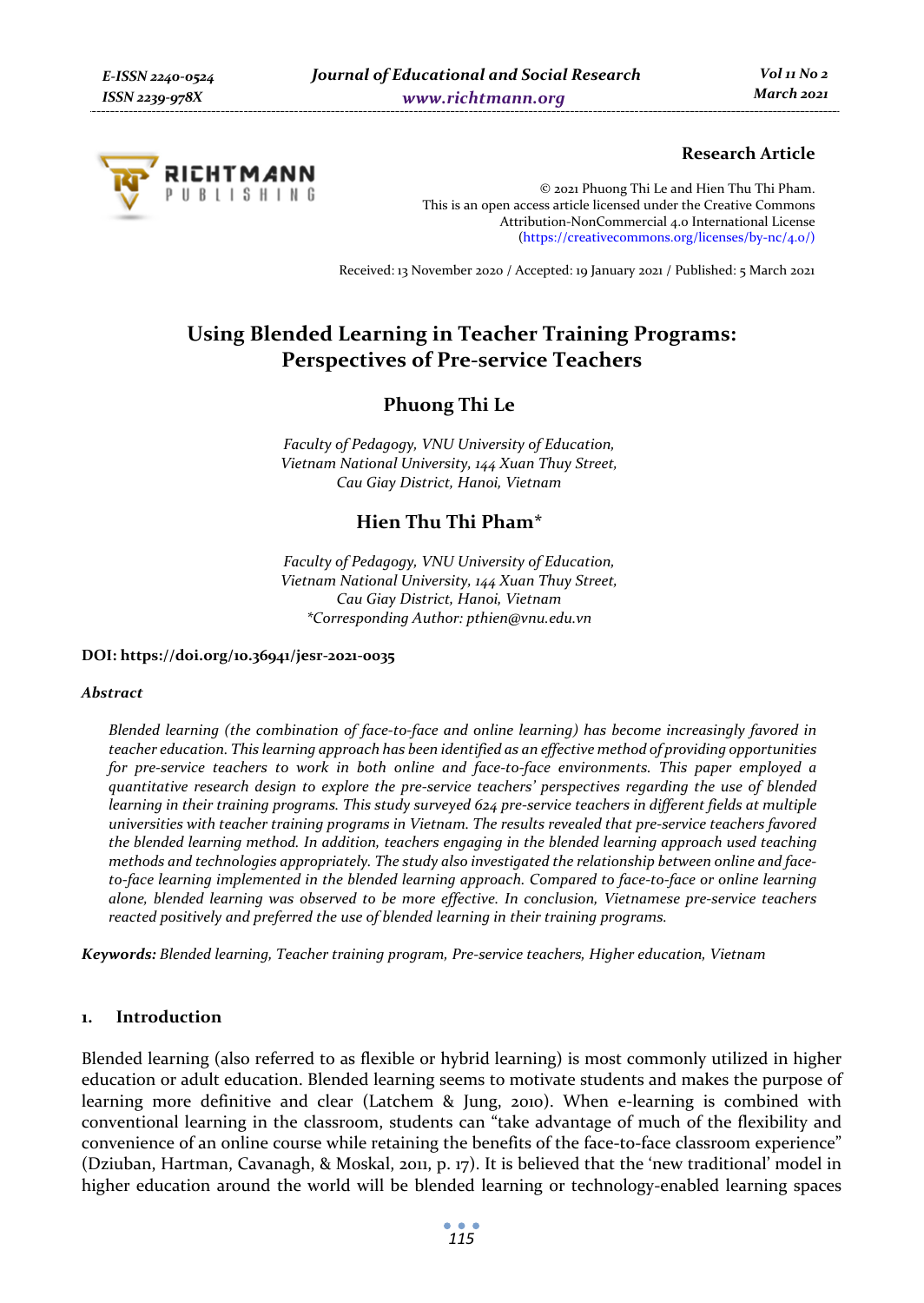| E-ISSN 2240-0524 | Journal of Educational and Social Research | Vol 11 No 2 |
|------------------|--------------------------------------------|-------------|
| ISSN 2239-978X   | www.richtmann.org                          | March 2021  |

(Graham, Woodfield, & Harrison, 2013). According to Kang (2014), the blended learning approach is favored in higher education because it can effectively reduce costs, distribute quality education, and solve distance problems. With the advantages associated with e-learning, the blended learning approach is considered to be important because it can reduce the limitations typically associated with online learning, such as the lack of communication that often results in feelings of separation, isolation, and alienation among students, as well as diminished feedback and lack of responsibility.

Blended learning has been in use in classrooms in various ways for some time. This learning approach has been identified as an effective method to ensure superior integration of information communication technology (ICT) across the curriculum in teacher preparation programs. It can assist pre-service and in-service teachers in learning how to integrate technology within the digital environment in a non-threatening and comfortable setting (Duhaney, 2012). As of now, considerable research has been conducted to document the benefits of blended learning in higher education, but there are comparatively few empirical studies of the blended learning approach in teacher education fields (Collopy & Arnold, 2009). As Kang (2014) indicated, the subject matter being taught and the teacher candidates can affect the effectiveness of the blended approach. In future studies, researchers need to consider the features of teacher education programs, such as field experience of the teacher candidates, communication with in-service teachers, and interaction with K-12 students. This paper investigates the perspectives of pre-service teachers in Vietnam, a developing country in Southeast Asia, toward the use of blended learning in their training courses.

#### **2. Literature Review**

#### *2.1 Conceptualizations of blended learning*

Blended learning is simply a method of learning that combines online and face-to-face components. It is also known as "hybrid learning" or the "flipped classroom" in the literature (Bowyer, 2017). Effective integration of virtual and face-to-face methods is vital for successful blended learning (Garrison & Kanuka, 2004). Blended learning requires the deliberate preparation of media, methods, and manners of organizing learning situations by bringing together traditional media and methods with e-learning components and possibilities (Kupetz & Ziegenmeyer, 2005).

Additionally, Owston, Wideman, and Murphy (2008) described blended learning as an approach for learners who are not in the same location, as it combines face-to-face experience in which some learners are co-located with online experience. Currently, many higher education courses, as well as courses at other levels of the education system, already utilize a version of a blended learning approach. Students have access to many facilities and can participate in threaded discussions, access electronic reading materials, and submit assignments via a course management tool or other internet resources (e.g., Blackboard, blogs, wikis, Moodle, etc.). A combination of learning modalities related to face-toface interaction and online learning is what constitutes blended learning (Crawford & Jenkins, 2017). According to So and Brush (2008), blended learning is "any combination of learning delivery methods, including most often face-to-face instruction, with asynchronous and/or synchronous computer technologies" (p. 321).

Furthermore, Ross and Gage (2006) categorized blended learning into the following three forms: (a) web-supplemented or technology-enhanced, in which the online components merely supplement the course; (b) hybrid or reduced face time, which substitutes online learning activities for a portion of the face-to-face component; and, (c) blended programs that offer students the opportunity to choose from traditional face-to-face classes, blended classes, or classes offered online. So and Brush (2008) argued that students' self-motivation and self-management increases as there is a greater emphasis on self-regulated learning and less in-class time in a blended learning environment.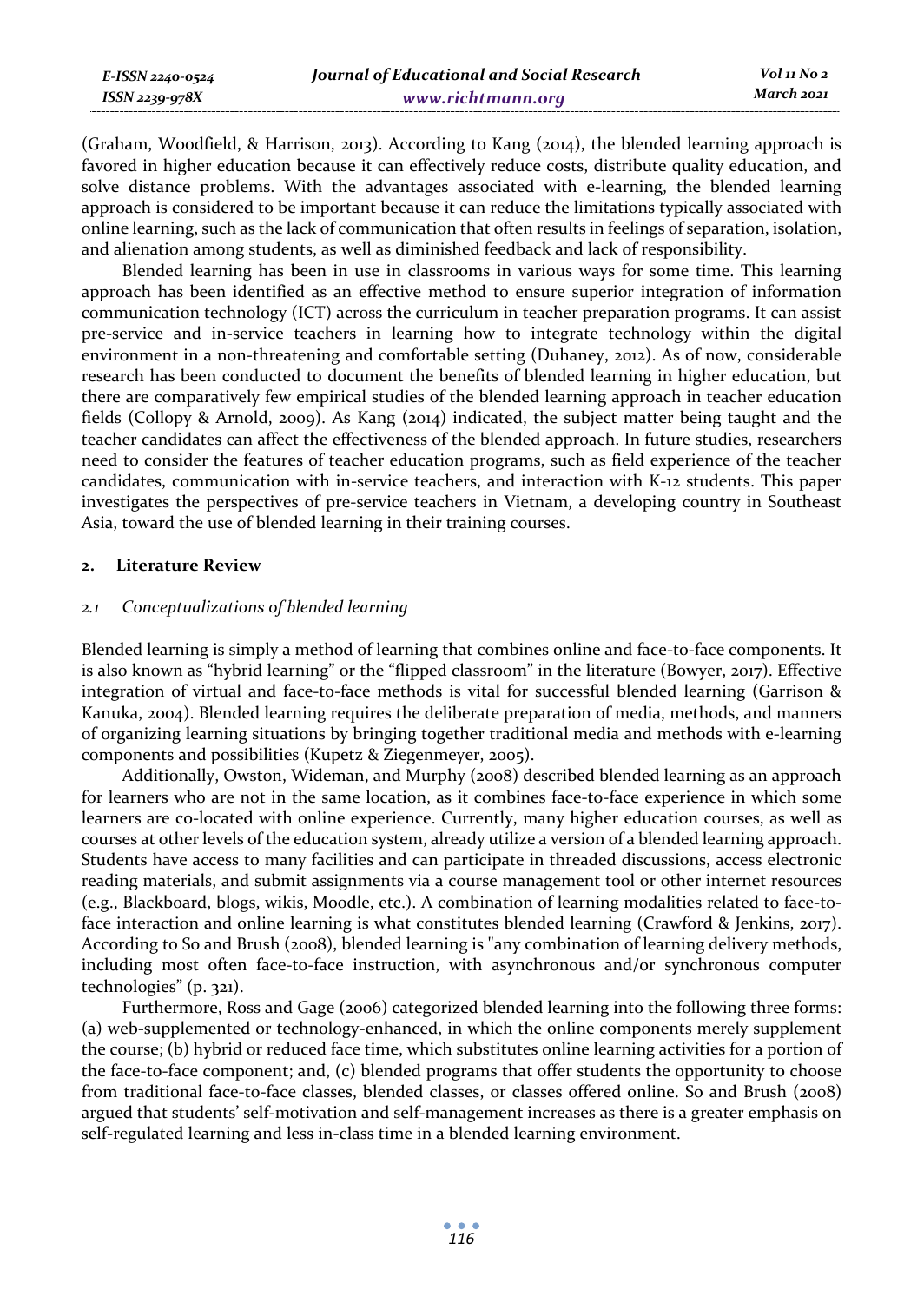*E-ISSN 2240-0524 ISSN 2239-978X*

#### *2.2 Benefits of blended learning*

The successful merging of face-to-face and online aspects in blended learning has brought about several benefits by advocating student-centeredness, providing diverse study content, elevating participation, cultivating student-student/teacher-student interaction, enabling timely feedback, making resources more accessible, and providing a platform for synchronous and asynchronous discussions (Atmacasoy & Aksu, 2018; Biçen, Özdamlı, & Uzunboylu, 2014; Yapici, 2016).

An enhancement in student retention and improvements in students' attainment has specifically been noticed after the introduction of blended learning in higher education courses (López-pérez, Pérez-López, & Rodríguez-Ariza, 2011). Courses with the blended learning approach report better attendance of face-to-face classes, elevation in self-reported measures of student satisfaction, and improved performance in examinations (Stockwell, Stockwell, Cennamo, & Jiang, 2015). In Kenney and Newcombe's (2011) comparison to establish effectiveness in the view of grades, blended learning scored higher on average than the non-blended learning environment. Heightened retention, improvement in course completion rates, and a boost in student satisfaction were all part of the transformative potential of blended learning as examined by Garrison and Kanuka (2004). No significant dissimilarities were found in comparisons between blended learning environments that were conducted to demonstrate disparities between academic performance, grade distribution, and performance differences according to gender (Kazu & Demirkol, 2014).

Blended learning has been partially responsible for more strategic use of classroom time as a result of improved course outcomes following its implementation. The traditional lecture-based teaching model is challenged by the more effective use of classroom time with more active and meaningful activities, thus rendering the blended learning technique superior (Garrison & Kanuka, 2004). This has been validated by Delialioǧlu (2012), who showed that problem-based, instead of lecture-based, blended learning increased student engagement. Online activities reinforce the learning undertaken in the classroom or provide a basic introduction to topics prior to in-depth discussion in class.

Aspden and Helm (2004) discovered that students who resided far away from campus were able to utilize their time at university better through blended learning, as they had the ability to study materials at home prior to the class. Furthermore, participating and engaging with online materials allowed students to tackle topics that they were struggling with better and, thus, grow their confidence. The flipped classroom, in which students study textbook material and attend online lectures at home prior to engaging in group discussions and problem-solving in class, is an alternate form of blended learning (Bowyer, 2017). Some subjects may benefit more than others. Stockwell et al. (2015) found that this method of blended learning was especially successful in teaching science, as it afforded teachers an opportunity to deviate from the traditional textbook model and granted students an opportunity to evaluate scientific concepts in a more complex manner.

 The opportunity for peer and tutor interaction through online discussion presents a further potential benefit of blended learning. Online forums in blended learning can be either synchronous (such as instant messaging) or asynchronous (such as discussion boards). Assessments of students' satisfaction and perceived utility of online discussion show that these potential advantages are perhaps the most important determinants of conflict in the literature (Bowyer, 2017). Even when they are off campus, online communication permits students to form and cultivate associations with other students, as well as their learning institutions, through a blended learning environment (Aspden & Helm, 2004). In blended learning, online communication is not confined to peer discussion; it should also include teachers and tutors. The opportunity for teacher-student interactions beyond the classroom and improved feedback are a few of the many benefits that blended learning offers. Additionally, the literature suggests that being able to communicate with tutors online is fruitful (Hughes, 2007).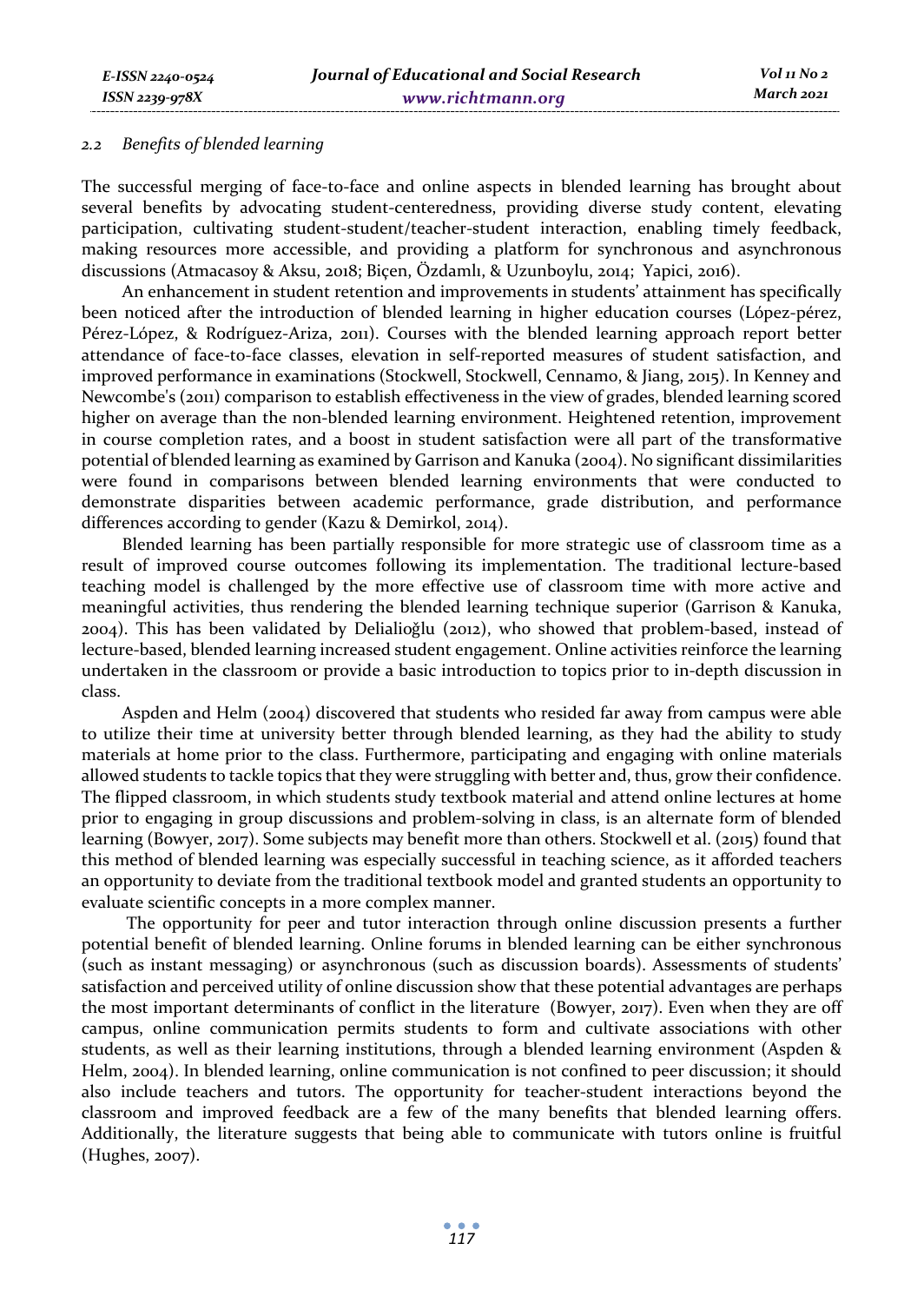#### *2.3 Incorporation of blended learning in teacher training programs*

The foundation of the traditional classroom, one that is heavily text-based and largely dependent on lectures, no longer provides a comfortable setting for teachers and students. Teacher candidates and students prefer an interactive or collaborative learning setting with ample exposure to a variety of technologies. Greater collaboration between instructors and students and among teacher candidates/students and their peers, in addition to a student-centered environment, can all be achieved through the blended learning approach when it is planned and implemented properly. Connectivity, communication, and the opportunity to engage with the instructional materials are all ensured by this approach, and students perform best when allowed substantial communication with peers and instructors (Duhaney, 2012). Its resilience makes the blended technique a favorite among student teachers. It is believed that the opportunity to manage the pace of the course and the ability to choose where they wish to engage in learning is provided by this approach. In terms of the use of the blended approach, faculty have communicated their approval of (a) the enhanced intercommunication with students that this format affords, (b) the students' increased engagement, and (c) the resilience this environment allows along with the opportunities for continuous advancement (Vaughan, 2007). Through the nurturing of this type of environment during teacher preparation, teacher candidates become increasingly likely to utilize an array of technologies and study how to foster a learning environment in which students are engaged in learning with the aid of the familiar technology tools (Duhaney, 2012).

As observed in an instructional technology and material development course, both online and blended learning approaches lead to the development of a positive attitude toward e-learning among teacher candidates. Additionally, the blended learning group demonstrated significant positive attitudes when compared to the online learners (Biçen et al., 2014). Similarly, Duhaney (2012) identified that due to the utilization of familiar technology for teaching and learning, teacher candidates also learn how to integrate technology with traditional teaching methods. In addition to reducing the number of individuals and the hours spent attending the physical classroom, the blended learning approach can be appropriated and utilized to enable teacher candidates to accomplish required field experience or observation. Any readily available online videoconferencing tool can be utilized to gain some of the field experience or observation hours. Additionally, with a range of information communication technologies, teacher preparation programs aid teacher candidates in maximizing on their students' interests and familiarity to encourage and facilitate a virtually and physically interactive learning environment by embracing the use of blended learning (Duhaney, 2012).

According to Atmacasoy and Aksu (2018), the online component of blended learning allows for timely feedback, which is vital for engagement. Pre-service teachers in these particular studies favored blended learning over exclusively online distance learning or traditional instruction since prompt feedback encouraged regular studying and rapid correction of mistakes. The majority of the pre-service teachers in the blended learning course that Dos (2014) studied described the learning experience as pleasant and adaptable. Moreover, Chookaew, Howimanporn, Pratumsuwan, Sootkaneung, and Wongwatkit (2019) concluded that student teachers' teaching skills regarding lesson plans, instruction materials, presentations, motivation, classroom management, and evaluation can be executed and enhanced through the blended micro-teaching process. The positive attitude of student teachers teaching with blended micro-teaching was the second advantage, as it allowed them to apply their technology-enhanced teaching skills to the teacher practice process.

#### **3. Methods**

The quantitative research method utilized for this study involved administering a survey questionnaire to pre-service teachers from different teacher training programs offered by different higher education institutions across all regions in Vietnam. This questionnaire was developed to assess student teachers' perspectives toward blended learning. It initially consisted of six sections and 36 items. The first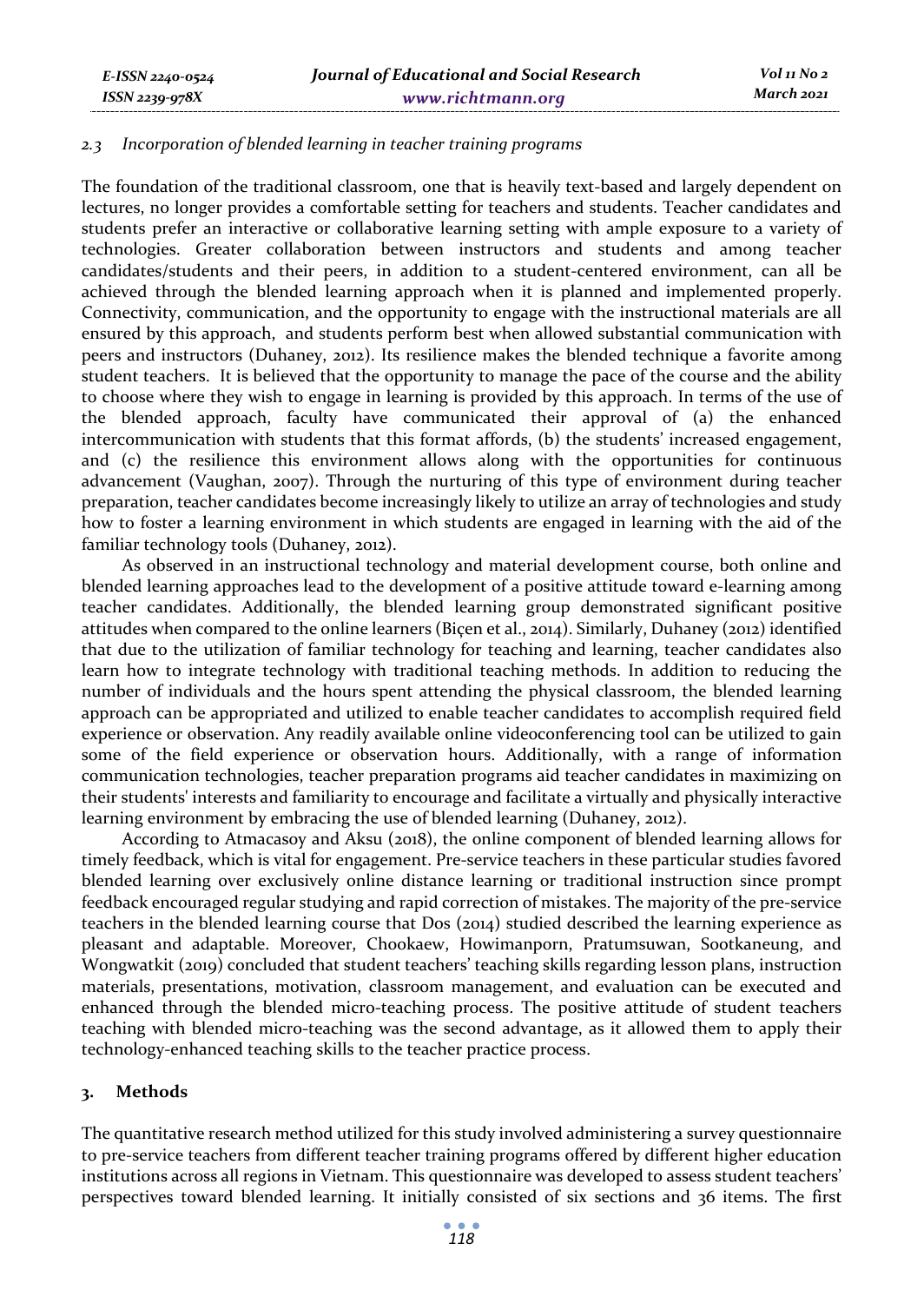| E-ISSN 2240-0524 | Journal of Educational and Social Research | Vol 11 No 2 |
|------------------|--------------------------------------------|-------------|
| ISSN 2239-978X   | www.richtmann.org                          | March 2021  |

section, personal information, contained five demographic items. The second section, which contained eight items, inquired about participants' experience when participating in blended learning courses. The third section contained five 5-point Likert scale questions focused on students' opinions on instructors' activities during a blended learning course. A total of 18 questions comprise the final three sections (each section has six questions) that students answered on a 5-point Likert scale. Studentlecturer and peer interactions in blended learning, online and face-to-face components in blended learning, and their overall experience with blended learning are covered in these final three sections.

The questionnaire was designed in a Google Form. Several universities offering teacher training programs in different parts of Vietnam were sent questionnaires through links via email. A total of 624 students from eight teacher-training universities responded to the survey. These amounted to 557 females and 67 males, accounting for 89.3% and 10.7%, respectively. Among the respondents, 98% were in their early- and mid-twenties, with ages ranging from 18 to 28. Most were enrolled in 1 of 11 teachertraining specializations, and most respondents were in the second half of their coursework (Table 1). The largest numbers, 256 and 149 respondents, were trained to be Literature Studies and Early Childhood teachers, respectively. After collection, the data was fed into the computer system and statistically analyzed with SPSS.

|                |                                          | Frequency | Percentage $(\% )$ |
|----------------|------------------------------------------|-----------|--------------------|
| Gender         | Female                                   | 557       | 89.3               |
|                | Male                                     | 67        | 10.7               |
|                | 1 <sup>st</sup>                          | 125       | 20.0               |
| Year of study  | 2 <sup>nd</sup>                          | 104       | 16.7               |
|                | $3^{rd}$                                 | 159       | 25.5               |
|                | . th                                     | 236       | 37.8               |
|                | Geography Teacher Education              | 21        | 3.4                |
|                | <b>Chemistry Teacher Education</b>       | 9         | 1.4                |
|                | Social Sciences Teacher Education        | 5         | 0.8                |
|                | <b>History Teacher Education</b>         | 15        | 2.4                |
|                | Early Childhood Teacher Education        | 149       | 23.9               |
| Field of study | Literature Teacher Education             | 256       | 41                 |
|                | <b>Biology Teacher Education</b>         | 26        | 4.2                |
|                | Educational Psychology Teacher Education | 4         | 0.6                |
|                | Primary Teacher Education                | 51        | 8.2                |
|                | Mathematics Teacher Education            | 74        | 11.9               |
|                | Physics Teacher Education                | 14        | 2.2                |

**Table 1.** Research participants' demographic profile

# **4. Findings**

#### *4.1 Organization and delivery of blended learning*

When asked about their prior experience with blended learning, 69% of the respondents claimed to have less than six months of experience in a blended learning form (Figure 1). In particular, 98% of first-year students and 80% of second-year students had less than six months of blended learning experience. This could be because high schools in Vietnam are not equipped for blended learning, meaning that blended subjects at university are the very first blended learning experience for first-year university students. Greater familiarity with blended learning was reported by third- and fourth-year students, with 25% to 51% of the students from these groups claiming to have studied in blended forms for more than one year.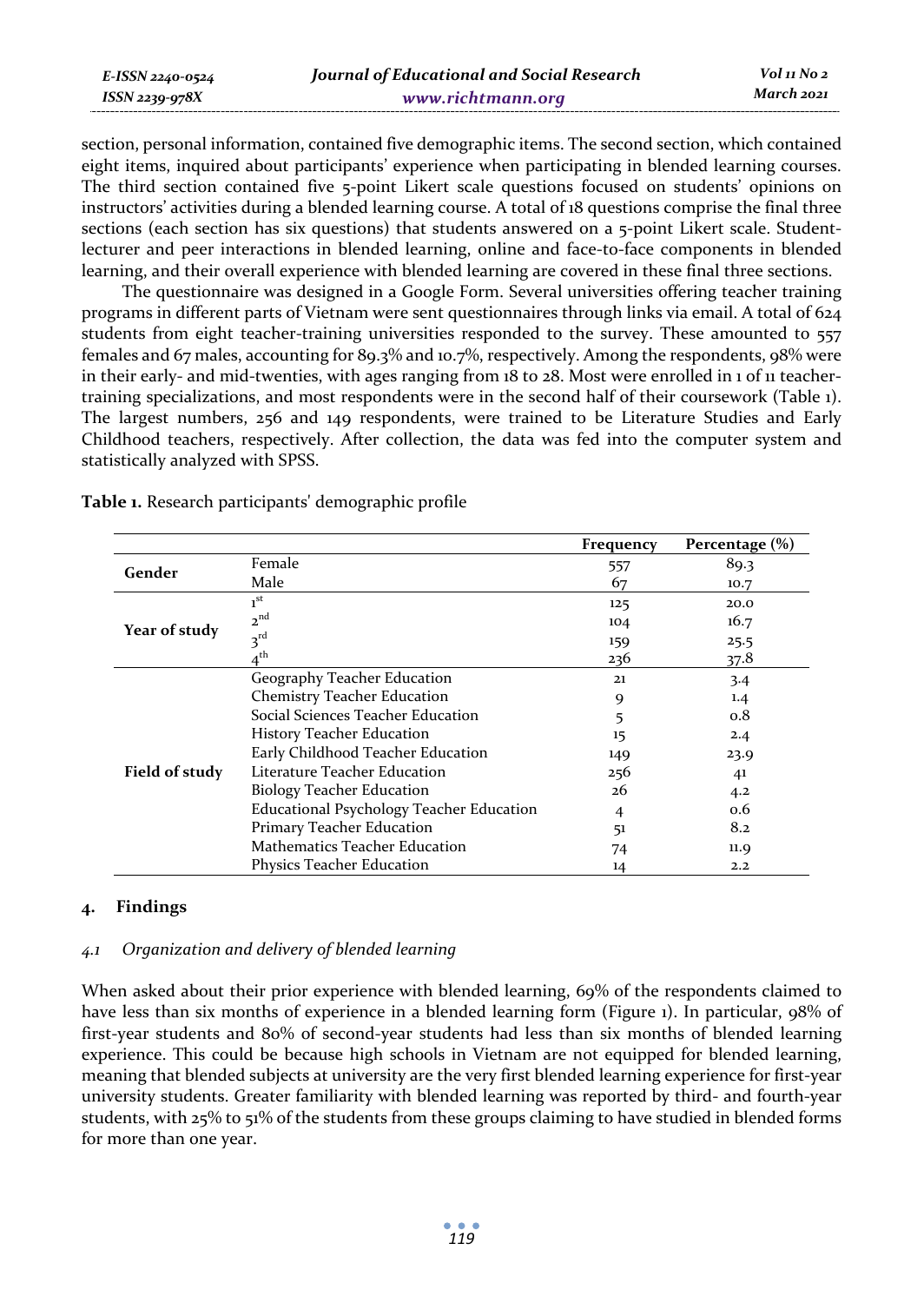

**Figure 1.** Students' experience with blended learning

The respondents were further asked how many subjects that they were enrolled in at the time of the survey were delivered in blended forms. The respondents reported a range of 0 to 18 blended subjects among a total of up to 22 subjects taught in their current semester. More blended subjects were delivered to first- and second-year students than to students in their third and fourth years. As shown in Table 2, first-year students studied over seven blended subjects, on average, while the figure went down by two for second-year students and by one for third- and fourth-year students. The reduced amount of blended learning as students progressed toward the completion of their coursework was likely due to students entering their supervised practicum, placement, and dissertation-writing stages, leaving less room for blended subjects.

**Table 2.** Average number of subjects delivered in blended learning by year of study

| Year              | м    | SD    |
|-------------------|------|-------|
| Year 1            | 7.48 | 2.702 |
| Year 2            | 5.43 | 2.259 |
| Year 3            | 4.40 | 2.578 |
| Year <sub>4</sub> | 3.44 | 2.267 |
| Total             | 4.82 | 2.859 |

Regarding time allocation of the online and face-to-face components in blended courses, the respondents reported that online instruction contributed rather significantly to the overall load in blended subjects (Figure 2). One hundred seventy-eight respondents (28.5%) reported having over three-quarters of their blended coursework delivered through the online mode and the remaining quarter delivered in face-to-face class teaching. One hundred forty-six respondents (23.4%) had over half of their instruction provided online. When asked about their preferences regarding how much online learning should be blended with face-to-face teaching, many respondents believed that online instruction should be reduced to less than 50% (266 respondents, accounting for 42.6%) or to less than 75% (182 respondents, accounting for 29.2%).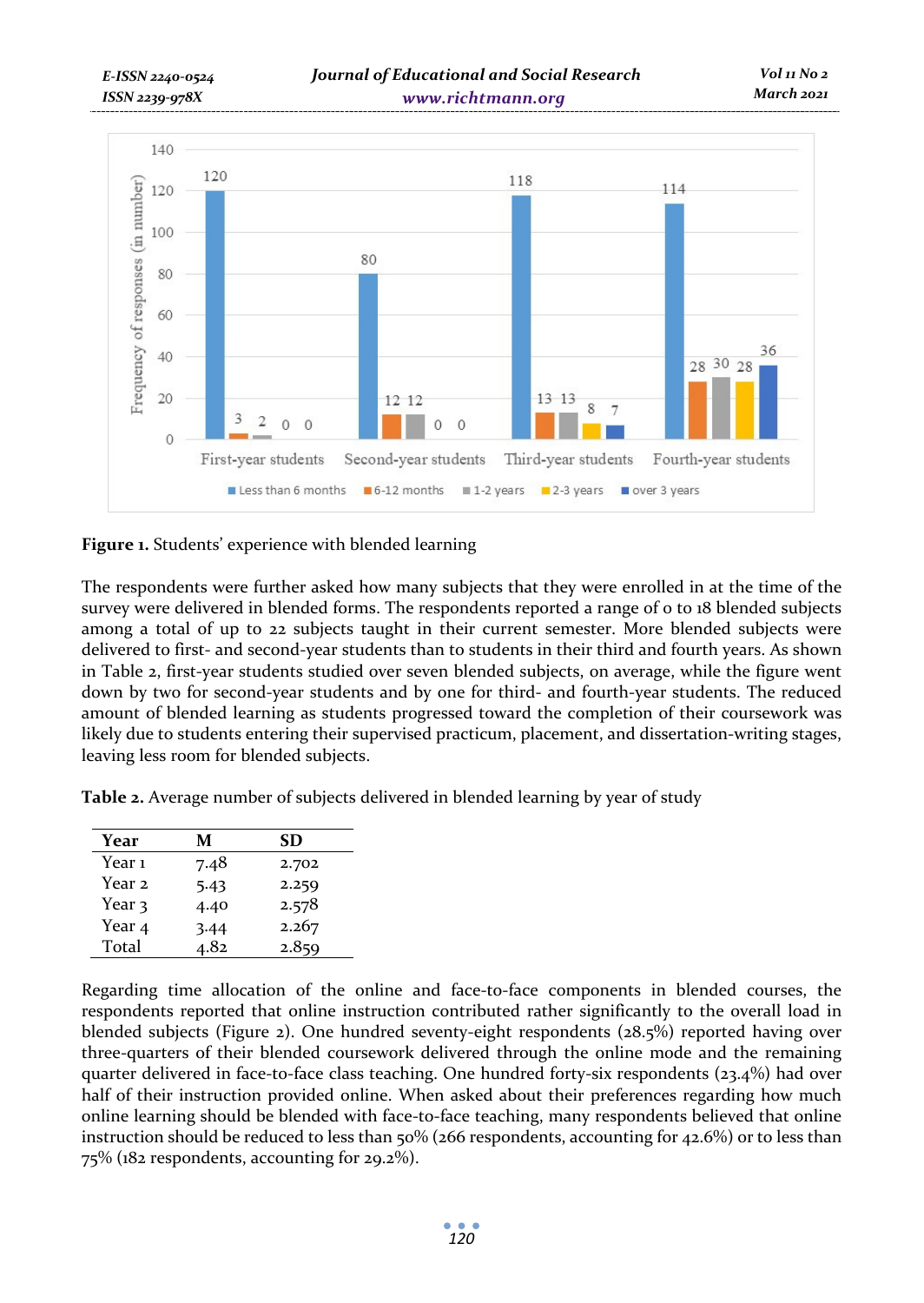

**Figure 2.** Contribution of online learning to the overall blended learning load

The survey asked the respondents to name the platforms on which their blended subjects were given. Across the surveyed institutions it was common for different platforms to be used in combination to facilitate blended teaching and learning. Table 2 shows the seven online platforms identified by the students and the frequency at which they were used. Zoom and university learning management systems (LMS) were the two most widely used platforms, each being recorded by 40.9% and 38.6% of the respondents, respectively. Approximately a third of the surveyed students accessed Microsoft Teams and Google Meet for blended learning. Social media platforms, namely Facebook and Skype, also played a role in blended learning, but Skype was significantly less popular.

|                           |                               | <b>Responses</b> | Percent of cases (%) |  |
|---------------------------|-------------------------------|------------------|----------------------|--|
| Online learning platforms | Percent $(\%)$<br>Count $(N)$ |                  |                      |  |
| Zoom                      | 255                           | 21.4             | 40.9                 |  |
| <b>LMS</b>                | 241                           | 20.2             | 38.6                 |  |
| Microsoft Teams           | 233                           | 18.7             | $35 - 7$             |  |
| Google Meet               | 194                           | 16.3             | 31.1                 |  |
| Google Classroom          | 135                           | 11.3             | 21.6                 |  |
| Facebook                  | 133                           | 11.2             | 21.3                 |  |
| <b>Skype</b>              | 11                            | .9               | 1.8                  |  |
| Total                     | 1192                          | 100              | 191                  |  |

**Table 3.** Blended learning platforms used at the surveyed institutions

Regarding learning resources, the respondents identified five major types of resources distributed on online learning platforms, namely PowerPoint slides, recorded lectures, discussion questions, reference materials, and announcements related to assessments (Table 4). PowerPoint slides were the most accessible learning materials on online learning platforms, with 84.8% of the respondents having access to them. Reference materials, mostly in the form of supplementary readings, were the second most common resource published online for blended courses, accounting for 66.7% of the cases reported. Discussion forums were also a preferred means of promoting students' interaction and engagement, making up of 64.3% of the cases, while 52.1% and 42.8% of the respondents had access to recorded lectures and announcements related to assessments on their online platforms.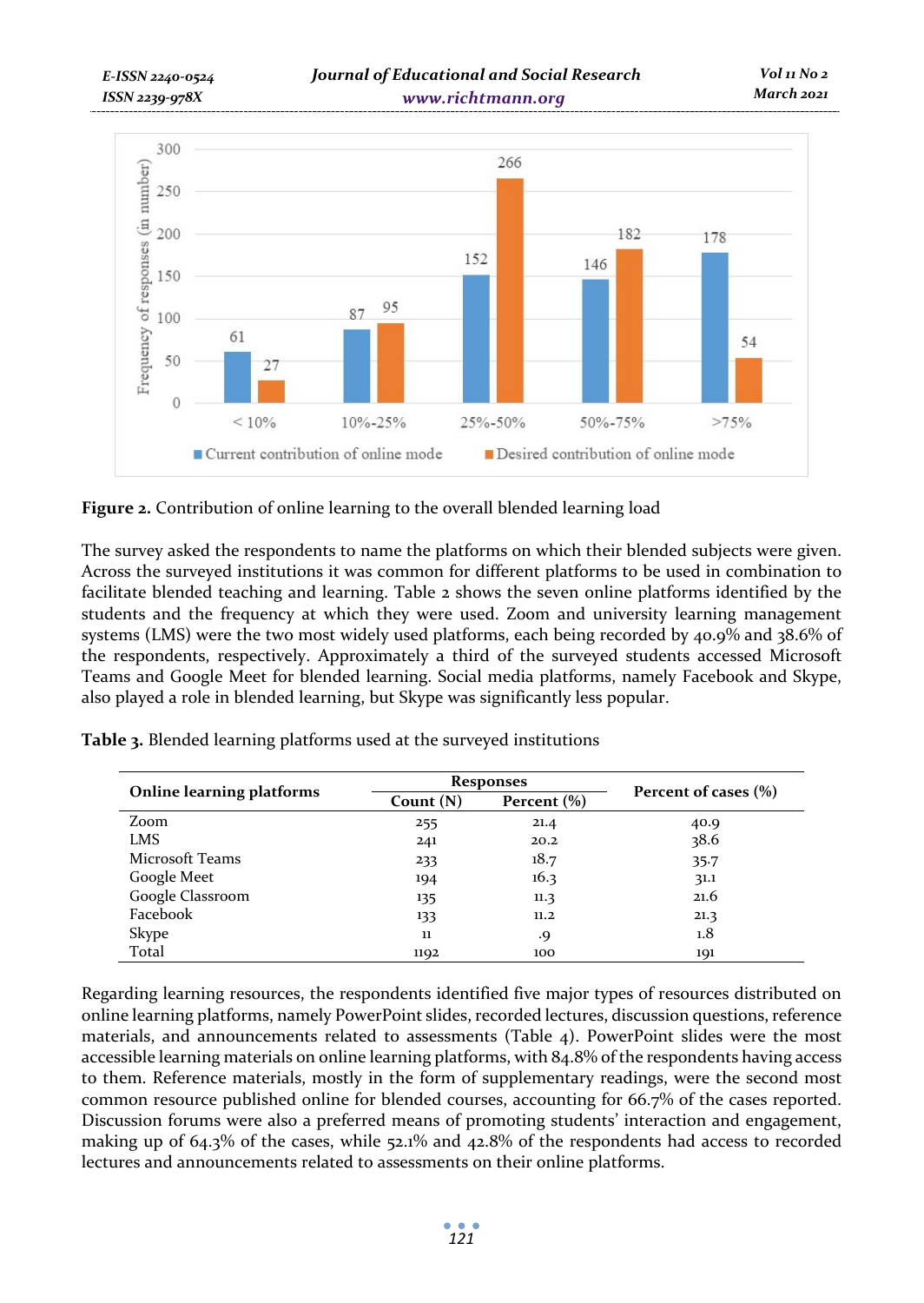|                              | <b>Responses</b> | Percent of cases (%) |       |
|------------------------------|------------------|----------------------|-------|
| <b>Learning resources</b>    | Count $(N)$      | Percent $(\% )$      |       |
| PowerPoint slides            | 529              | 27.3                 | 84.8  |
| Reference materials          | 416              | 21.5                 | 66.7  |
| Discussion questions         | 401              | 20.7                 | 64.3  |
| Recorded lectures            | 325              | 16.8                 | 52.1  |
| Announcements on assessments | 267              | 13.8                 | 42.8  |
| Total                        | 1938             | 100                  | 310.6 |

**Table 4.** Learning resources used on online learning platforms

Among the resources listed above, the respondents valued the content-based resources as the most useful for their learning (Table 5); specifically, 72.8% of the respondents selected PowerPoint slides and 59.1% selected recorded lectures as the most practical learning resources. Almost half of the respondents also considered discussion questions and reference materials to be useful learning resources.

**Table 5.** Most useful learning resources as perceived by students

|                              | <b>Responses</b> | Percent of cases |       |
|------------------------------|------------------|------------------|-------|
| <b>Learning resources</b>    | Counts           | Percent          |       |
| PowerPoint slides            | 454              | 27.8             | 72.8  |
| Recorded lectures            | 369              | 22.6             | 59.1  |
| Reference materials          | 305              | 18.7             | 48.9  |
| Discussion questions         | 296              | 18.1             | 47.4  |
| Announcements on assessments | 200              | 12.8             | 33.5  |
| Total                        | 1633             | 100.0            | 261.7 |

# *4.2 Overall satisfaction with blended learning*

The students were asked to rate their overall satisfaction with blended learning according to six aspects. In particular, the respondents were asked to evaluate whether the quality of instruction, learning resources, peer and student-teacher interactions, and technological functionality met their expectations and whether their soft skills and self-discipline benefitted from blended learning. On a scale of 5, with a score of 1 indicating strong agreement with the statements and a score of 3 indicating a neutral stand, the study found a generally positive perception of blended learning by students across the institutions and years of study as seen in the mean scores clustering around the rating of 2 (Table 6). Becoming skilled in searching for information and benefiting from the rich materials were identified as the most positive experience for students (M=1.95 and M=1.99, respectively). The ratings were also rather consistent across the six aspects of blended learning. Generally, over a fifth expressed their strong agreement and around half of the respondents expressed their agreement that blended learning was useful.

**Table 6.** Students' overall experience with blended learning

| <b>Aspects of blended learning</b>                                                                             |  | <b>Ratings</b> <sup>*</sup> $(\%)$ |                                         |  |  |  |
|----------------------------------------------------------------------------------------------------------------|--|------------------------------------|-----------------------------------------|--|--|--|
|                                                                                                                |  |                                    | $1 \t2 \t3 \t4 \t5$                     |  |  |  |
| 1. Learning materials from blended subjects are rich and diverse.                                              |  |                                    | $1.99$ $26.3$ $53.8$ $15.7$ $3.4$ $0.8$ |  |  |  |
| 2. Blended learning helps me become more responsible for my own learning.                                      |  |                                    | $2.03$ 24.2 53.7 17.8 3.5 0.8           |  |  |  |
| 3. My skills in searching for information are improved thanks to blended learning. 1.95 26.8 56.7 12.3 3.0 1.1 |  |                                    |                                         |  |  |  |
| 4. I am confident in asking questions and joining discussions in blended subjects. 2.12 22.9 49.7 21.3 5.0 1.1 |  |                                    |                                         |  |  |  |
| 5. The technology used in blended learning is suitable for me.                                                 |  |                                    | 2.03 24.0 54.8 16.2 3.8 1.1             |  |  |  |
| 6. Blended learning prepares me with the knowledge and skills I need for exams.                                |  |                                    | 2.18 22.0 48.2 20.7 7.7 1.4             |  |  |  |

 $*$ 1= strongly agree; 2= agree; 3= neither agree nor disagree; 4= disagree; 5= strongly disagree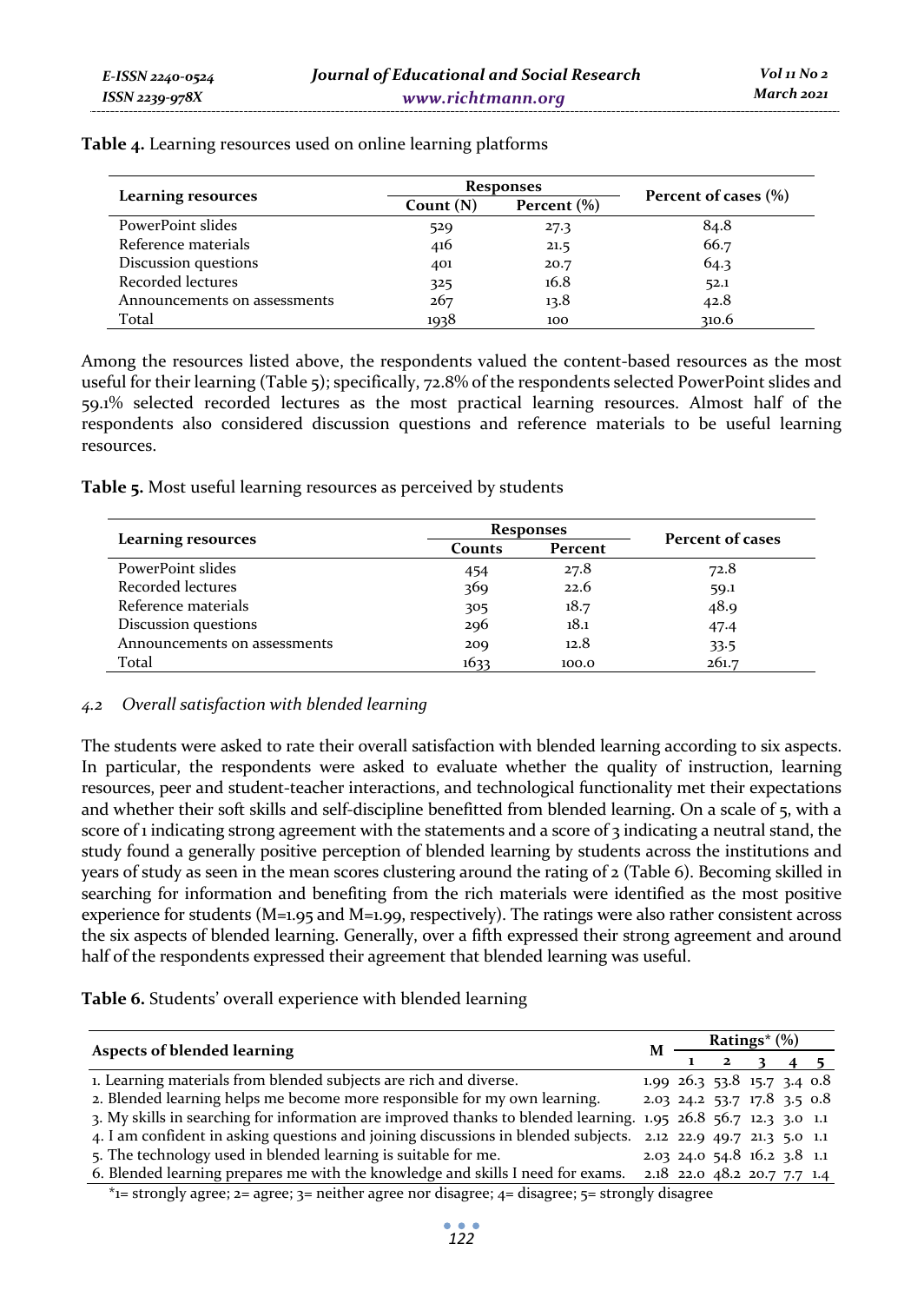| E-ISSN 2240-0524 | Journal of Educational and Social Research | Vol 11 No 2 |
|------------------|--------------------------------------------|-------------|
| ISSN 2239-978X   | www.richtmann.org                          | March 2021  |

Students' positive perceptions of blended learning, to some extent, were informed by their age, gender, years of study, and the intensity of their blended learning experience, as seen in Table 7. However, the relationship between the variables was not noticeably strong. It is worth noting that students' positive experience with blended learning tended to increase in line with greater exposure and familiarity with it (Table 8). In particular, the further students progressed in their coursework, the more positive they were likely to be about blended learning. Also, having a reasonable amount of online instruction, desirably between 25% and 50% of the total blended learning load, contributed to students' overall satisfaction (Table 9).

|                                  |                                                             | study                | <b>Year of Gender</b> | <b>Experience</b><br>with blended<br>learning | Contribution<br>of the online<br>component | Overall<br>Satisfaction<br>with blended<br>learning |
|----------------------------------|-------------------------------------------------------------|----------------------|-----------------------|-----------------------------------------------|--------------------------------------------|-----------------------------------------------------|
| Year of study                    | Pearson Correlation                                         | 1                    | $-.020$               | $***$<br>$-342$                               | $-.082$ <sup>*</sup>                       | $-.098$ <sup>*</sup>                                |
|                                  | $Sig.$ (2-tailed)                                           |                      | .625                  | .000                                          | .042                                       | .015                                                |
|                                  | N                                                           | 624                  | 624                   | 624                                           | 624                                        | 624                                                 |
| Gender                           | Pearson Correlation                                         | $-.020$              |                       | $\overline{1}$<br>$-.103$                     | .142                                       | .101                                                |
|                                  | Sig. (2-tailed)                                             | .625                 |                       | .010                                          | .000                                       | .011                                                |
|                                  | N                                                           | 624                  | 624                   | 624                                           | 624                                        | 624                                                 |
| Experience with                  | Pearson Correlation                                         | $-342$               | $-103$                | $\mathbf{1}$                                  | .026                                       | $-.104$                                             |
| blended learning Sig. (2-tailed) |                                                             | .000                 | .010                  |                                               | .516                                       | ,000                                                |
|                                  | N                                                           | 624                  | 624                   | 624                                           | 624                                        | 624                                                 |
| Contribution of                  | Pearson Correlation                                         | $-.082$              | $**$<br>.142          | .026                                          | 1                                          | $.098^{\circ}$                                      |
| the online                       | $Sig.$ (2-tailed)                                           | .042                 | .000                  | .516                                          |                                            | .014                                                |
| component                        | N                                                           | 624                  | 624                   | 624                                           | 624                                        | 624                                                 |
| Overall                          | Pearson Correlation                                         | $-.098$ <sup>*</sup> | .101                  | $-104$                                        | .098                                       | $\mathbf{1}$                                        |
| satisfaction with                | Sig. (2-tailed)                                             | .015                 | .011                  | .009                                          | .014                                       |                                                     |
| blended learning N               |                                                             | 624                  | 624                   | 624                                           | 624                                        | 624                                                 |
|                                  | ** Correlation is significant at the 0.01 level (2-tailed). |                      |                       |                                               |                                            |                                                     |
|                                  | * Correlation is significant at the 0.05 level (2-tailed).  |                      |                       |                                               |                                            |                                                     |

**Table 7.** Factors potentially impacting students' positive perception of blended learning

**Table 8.** Students' overall satisfaction with blended learning in relation to their year of study

| Year of study   | Mean |     | Std. Deviation    |
|-----------------|------|-----|-------------------|
| $\mathbf{F}$    | 2.56 | 125 | .8 <sub>0</sub> 8 |
| 2 <sup>nd</sup> | 2.57 | 104 | .878              |
| $2^{\text{rd}}$ | 2.46 | 159 | .922              |
| $4^{\text{th}}$ | 2.36 | 236 | .770              |
| Total           | 2.46 | 624 | .839              |

**Table 9.** Students' overall satisfaction with blended learning in relation to the online component

| Contribution of online instruction to the total study load |                  |      | Mean N Std. Deviation |
|------------------------------------------------------------|------------------|------|-----------------------|
| $< 10\%$                                                   | 2.45             | - 61 | .775                  |
| $10\% < 25\%$                                              | 2.35 $87$        |      | .602                  |
| $25\% < 50\%$                                              | 2.32 152         |      | .725                  |
| $50\% < 75\%$                                              | $2.50 \quad 146$ |      | .819                  |
| $>75\%$                                                    | 2.60 178         |      | 1.028                 |
| Total                                                      | $2.46$ 624       |      | .839                  |

Students' overall satisfaction with blended learning was further shown when they reflected on lecturers' activities in blended lessons (Table 10). The students, in general, positively acknowledged lecturers'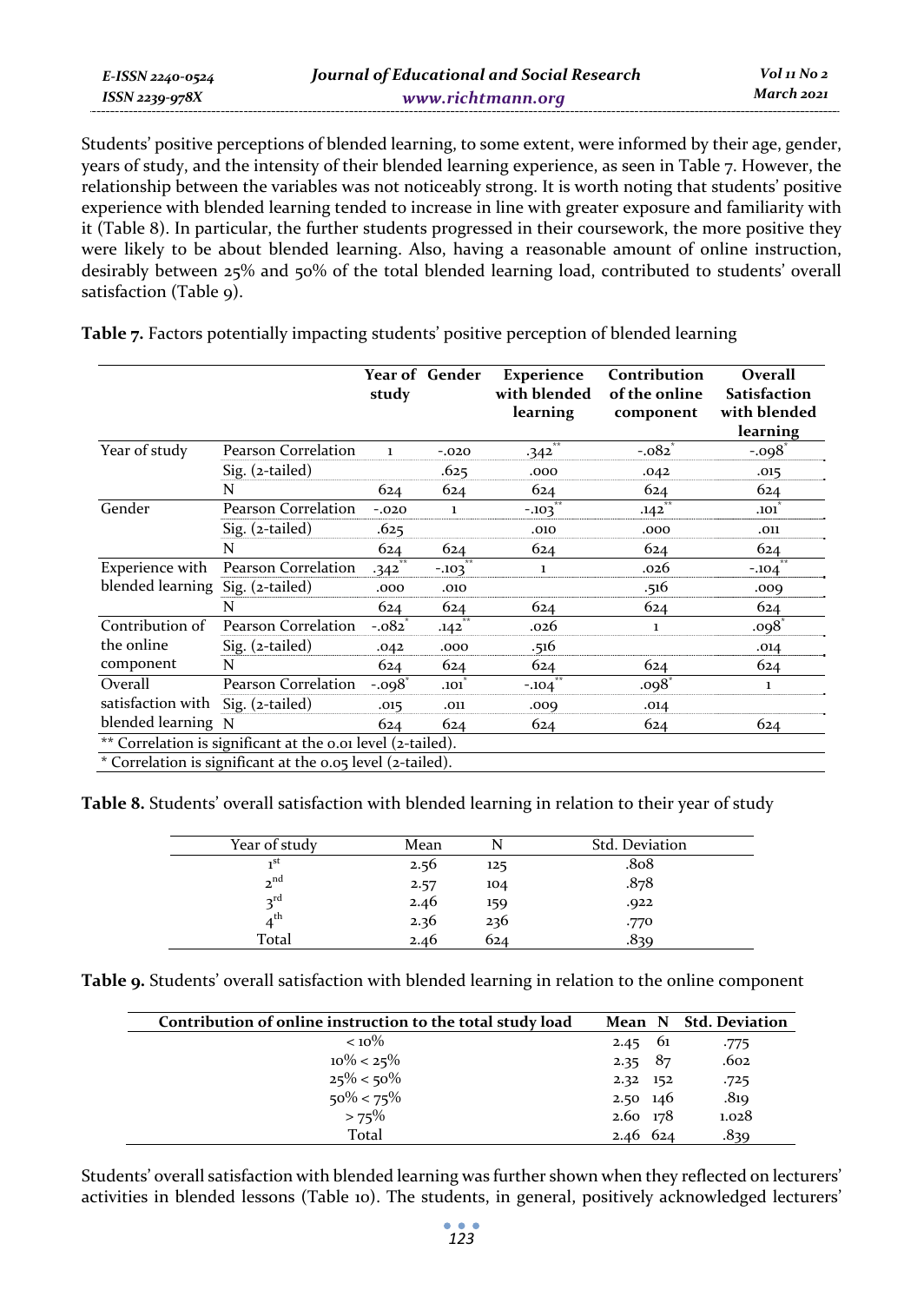| E-ISSN 2240-0524 | Journal of Educational and Social Research | Vol 11 No 2 |
|------------------|--------------------------------------------|-------------|
| ISSN 2239-978X   | www.richtmann.org                          | March 2021  |

preparation, teaching, and support for meaningful learning. Over a third of the students surveyed strongly agreed with the statements about the quality of teaching and support from their lecturers, and almost half agreed with the statements in the survey. Learning resources and reference materials were the aspect that was most attended to by lecturers, with a mean score of 1.71. Lecturers were also perceived to use appropriate technologies and teaching pedagogies to suit the objectives and scope of blended learning (M=1.83 and M=1.90, respectively).

Regarding the organization of content delivery in blended learning, the study revealed that the foundational content was usually delivered in face-to-face sessions. Online sessions were often reserved for elaborating, consolidating, or discussing the content from face-to-face teaching and for preparing students with the skills and knowledge they needed for exams. Recorded lectures and PowerPoint slides were readily available on online platforms to facilitate the elaboration and discussions of content in online sessions.

**Table 10.** Students' perceptions of lecturers' activities in blended courses

| Lecturers' activities                                                                             |  | Ratings* (%)                  |             |  |  |  |
|---------------------------------------------------------------------------------------------------|--|-------------------------------|-------------|--|--|--|
|                                                                                                   |  |                               | $1 \quad 2$ |  |  |  |
| 1. Lecturers provide sufficient materials and references in blended lessons.                      |  | 1.71 43.3 47.9 4.8 2.1 1.9    |             |  |  |  |
| 2. Lecturers use technologies effectively in blended lessons.                                     |  | $1.83$ 36.4 50.8 8.3 2.6 1.9  |             |  |  |  |
| 3. Lecturers use suitable pedagogies in blended lessons.                                          |  | 1.90 34 49.4 11.9 2.7 2.1     |             |  |  |  |
| 4. Lecturers have suitable means of supporting students with<br>difficulties in blended learning. |  | $1.98$ 31.1 48.7 13.6 4.2 2.4 |             |  |  |  |
| 5. Lecturers use suitable assessments for blended learning.                                       |  | 1.93 30.8 52.6 12 2.2 2.4     |             |  |  |  |

1= strongly agree; 2= agree; 3= neither agree nor disagree; 4= disagree; 5= strongly disagree

**Table 11.** Students' perceptions of online and face-to-face components in blended learning

| Aspects of interactions                                                                                             |  | Ratings* $(\%)$ |                                         |  |  |  |
|---------------------------------------------------------------------------------------------------------------------|--|-----------------|-----------------------------------------|--|--|--|
|                                                                                                                     |  |                 | $\mathbf{2}$                            |  |  |  |
| 1. Lecturers provide basic knowledge in online sessions.                                                            |  |                 | $1.74$ 35.4 57.4 5.8 1.1 0.3            |  |  |  |
| 2. Lecturers provide advanced knowledge in face-to-face sessions.                                                   |  |                 | $1.93$ $28.2$ $54.8$ $13.1$ $3.0$ $0.6$ |  |  |  |
| 3. Face-to-face sessions include discussions of online learning content.                                            |  |                 | $1.95$ 27.2 53.8 15.2 3.2 0.2           |  |  |  |
| 4. Online sessions sufficiently cover content and materials to prepare for assessments. 1.94 29.5 51.8 14.4 3.4 0.8 |  |                 |                                         |  |  |  |
| 5. Online sessions contain recorded lectures and PowerPoint slides.                                                 |  |                 | $1.76$ 35.3 55 8.2 1.4 0.2              |  |  |  |
| 6. Content from online sessions is consolidated in face-to-face sessions.                                           |  |                 | 1.94 27.6 54.2 14.7 2.6 0.5             |  |  |  |

1= strongly agree; 2= agree; 3= neither agree nor disagree; 4= disagree; 5= strongly disagree

Opportunities for interactions and the quality of interactions were an aspect that the respondents did not perceive to differ significantly between blended and traditional learning (Table 12). Students saw a slight increase in the peer and student-lecturer interaction time in blended lessons compared with lessons delivered purely by means of face-to-face teaching. However, the mean scores (M=2.7 to 2.8) were near the median score of 3, indicating some neutrality. Sixty percent of the students perceived that their workload increased in blended subjects compared with lecture-based ones, yet the remaining 40% perceived the workload to remain unchanged or even reduced. When asked to compare the quality of blended subjects with that of traditional subjects, the students showed some preference for the former, yet the mean score ( $M = 2.7$ ), again, was not noticeably higher than the neutral score of 3.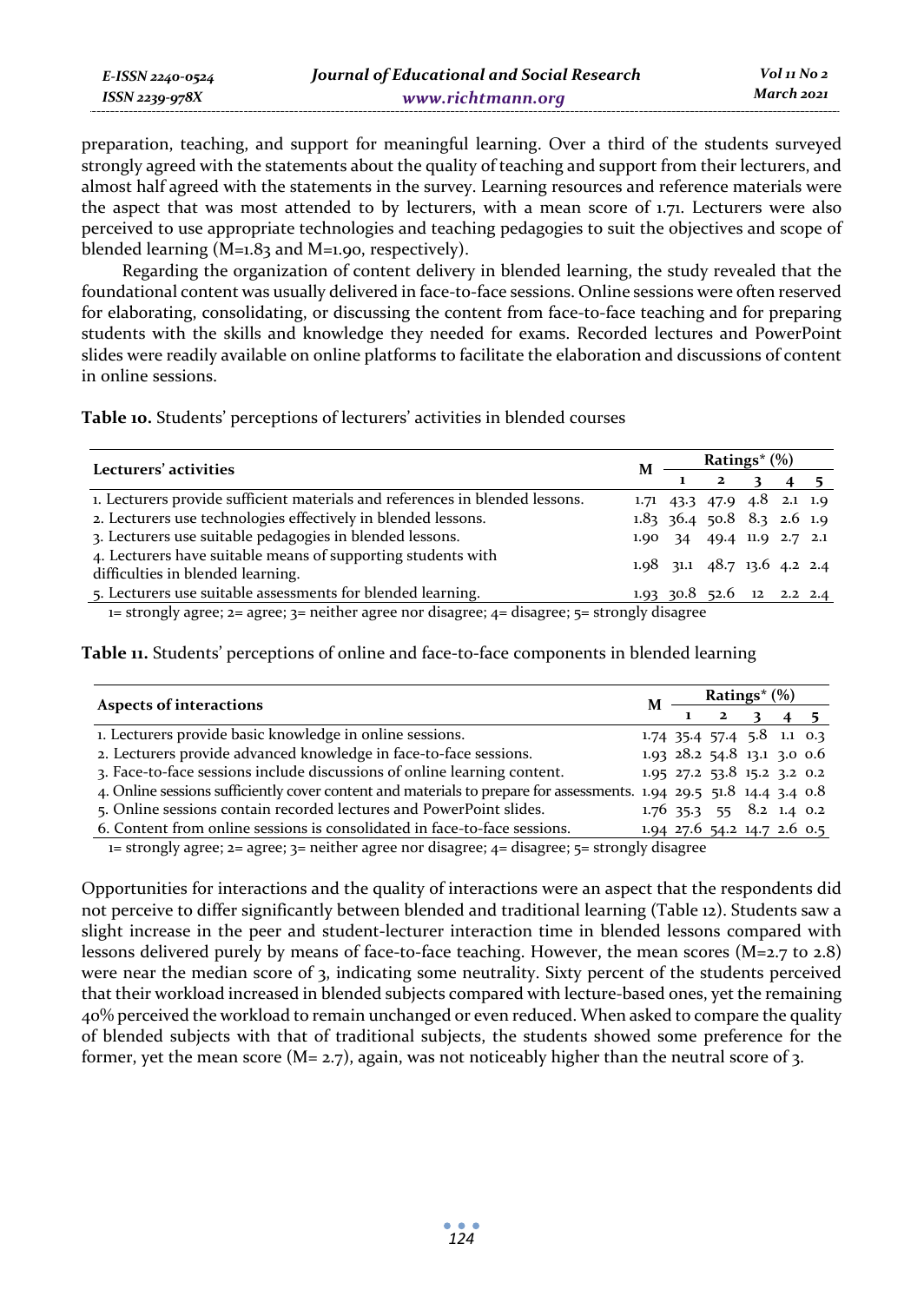| Interaction types                                                                                      |  | <b>Ratings</b> * (%) |                     |  |                              |  |
|--------------------------------------------------------------------------------------------------------|--|----------------------|---------------------|--|------------------------------|--|
|                                                                                                        |  |                      | $1 \quad 2 \quad 3$ |  |                              |  |
| 1. Peer interaction time in blended learning compared with traditional learning                        |  |                      |                     |  | $2.8$ 9.9 34.3 25 27.2 3.5   |  |
| 2. Quality of peer interaction in blended learning compared<br>with traditional learning               |  |                      |                     |  | 2.8 9.9 31.4 28.4 26.9 3.4   |  |
| 3. Student – lecturer interaction time in blended learning compared<br>with traditional learning       |  |                      |                     |  | $2.710.6$ 33 32.9 21.3 2.2   |  |
| 4. Quality of student – lecturer interaction in blended learning compared<br>with traditional learning |  |                      |                     |  | 2.8 12.2 32.4 32.7 20.8 1.9  |  |
| 5. Workload in blended courses compared with traditional courses                                       |  |                      |                     |  | 2.3 $18.1$ 42.5 32.4 6.3 0.8 |  |
| 6. Quality of learning in blended courses compared with traditional courses                            |  |                      |                     |  | 2.7 11.5 32.4 31.6 21.3 3.2  |  |

**Table 12.** Students' perceptions of student-lecturer and peer interactions in blended learning

1= significantly increased; 2= increased; 3= the same; 4= reduced;  $\overline{5}$ = significantly reduced

# **5. Discussion**

One notable finding in the current study is that students of teacher training programs have a generally positive perception of blended learning. This supports related research in this area that confirms the positive attitude toward the blended learning environment (Drysdale, Graham, Spring, & Halverson, 2013). Specifically, Owston et al.'s (2008) study demonstrated that among those who found the blended learning environment convenient and engaging, high achievers predominated, since they preferred the blended format over exclusive face-to-face or online modes when compared to low achievers. The literature depicts a surge in the implementation of blended learning at universities in developing countries, where they are dealing with enormous numbers of pre-service teacher education courses while striving to equip prospective teachers with ICT skills (Atmacasoy & Aksu, 2018). Most pre-service teachers, furthermore, described their learning experiences as pleasant and versatile when compared to exclusively online or traditional programs (Dos, 2014). Similarly, Graham et al. (2013) proposed that blended learning experiences establishe a stronger sense of community among students. Most learners value both the wealth of interactions in a face-to-face environment and the resilience, convenience, and reduced opportunity costs associated with online learning, as most of the evidence details.

Upon close inspection of instructional variables in blended learning, the following are the four critical categories of instructional design: quality of instructor, quality of learning activity, learning support, and study workload (Kim, Baylen, Leh, & Lin, 2015). Lecturers' preparedness, teaching, and support were positively acknowledged by over two-thirds of the students surveyed by the study. Evidently, the role of the instructor is a decisive factor for a good blended learning environment (Singer & Stoicescu, 2011). The results of this study may fill part of the gap that previous researchers (e.g., Delialioǧlu, 2012; Drysdale et al., 2013; Halverson, Graham, Spring, Drysdale, & Henrie, 2014) have noted regarding instructors' role and practices in blended learning environments.

A crucial component of a blended learning environment is communication, and feedback was highlighted by Kocaman Karoğlu, Kiraz, and Özden (2014). In their study, participants reported that communication with peers and teachers were furthered and group and peer learning enhanced through the use of blended learning. Similarly, Dos (2014) found a correlation between learner interaction and satisfaction in blended courses. Additionally, Chamberlin and Moon (2005) observed the potency of interaction between students and instructors in blended learning courses. The current study supports these studies' findings by showing that students in teacher training programs saw an increase in the peer and student-lecturer interaction time in blended lessons compared with lessons delivered purely by face-to-face teaching.

As benefits of both face-to-face and online modes are combined, students prefer blended learning (Collopy & Arnold, 2009; Farley, Jain, & Thomson, 2011; Huang, 2016). In the students' views, the two learning modes interact well within the blended course. As results of the current study demonstrated, the two learning methods are constructive and complement each other by making the other more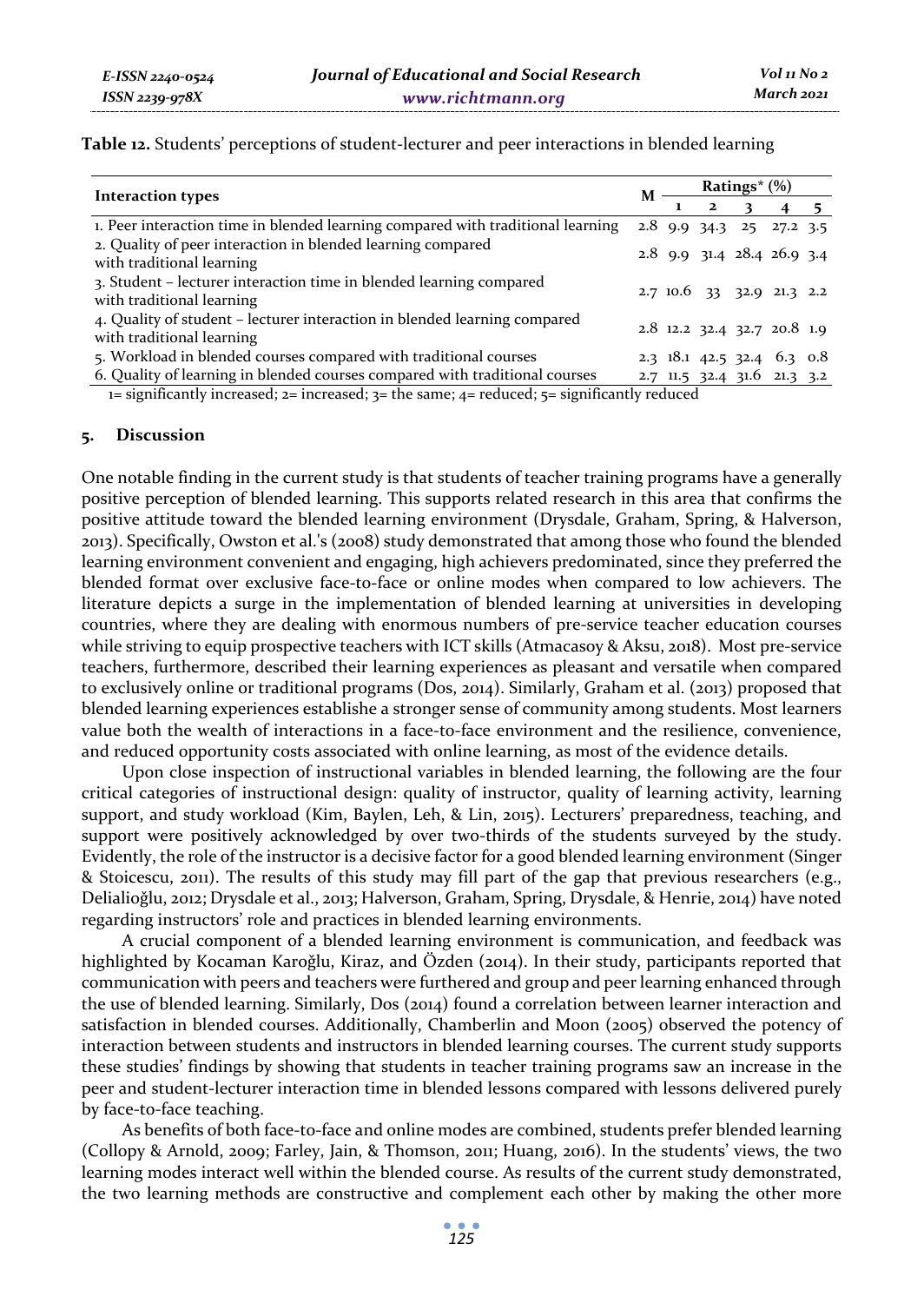*E-ISSN 2240-0524 ISSN 2239-978X*

intriguing and effective. This suggests that online and face-to-face components should reflect the learning outcomes of the module and there should be a balance between components. As revealed by the study, the component of online learning within blended learning should be less than  $50\%$ , or at least less than 75%. Although this depends on the subject, the student's qualifications, and the teacher's skills, the online portion of the blended learning experience should constitute between 30-79%, which is consistent with the existing literature (Dos, 2014).

#### **6. Conclusion**

The current study, which aimed to investigate Vietnamese pre-service teachers' perceptions regarding the use of blended learning in their training programs, revealed that most participants preferred blended learning to either online or face-to-face learning alone. It is, therefore, safe to conclude that when blended learning was incorporated in their courses, pre-service teachers in Vietnam expressed a positive response to it. According to the findings, lecturers' activities in blended lessons, including learning material provision, technology implementation, teaching and assessment methods, and student support were all considered valuable. Moreover, students' overall satisfaction with blended learning was quite high. They expressed their satisfaction with the quality of instruction, learning resources, peer and student-teacher interactions, and technological functionality. The main reasons why blended learning is effective in teacher training courses in Vietnamese higher education is because of the balance of the online and faceto-face components and student-lecturer and student-student interactions in blended learning. However, this study only examined what pre-service teachers believed and experienced and not what they achieved in the blended learning environment. The findings of pre-service teachers' perception may be more revealing if further research investigates their performance in blended learning courses.

#### **References**

- Aspden, L., & Helm, P. (2004). Making the connection in a blended learning environment. *Educational Media International*, *41*(3), 245–252. https://doi.org/10.1080/09523980410001680851
- Atmacasoy, A., & Aksu, M. (2018). Blended learning at pre-service teacher education in Turkey: A systematic review. *Education and Information Technologies*, *23*(6), 2399–2422. https://doi.org/10.1007/s10639-018-9723-5
- Biçen, H., Özdamlı, F., & Uzunboylu, H. (2014). Online and blended learning approach on instructional media development courses in teacher education. *Interactive Learning Environments*, *22*(4), 529–548. https://doi.org/https://doi.org/10.1080/10494820.2012.682586
- Bowyer, J. (2017). Strategic use of classroom time Evaluating blended learning: Bringing the elements together. *Research Matters*, (23), 17–26. Retrieved from http://www.cambridgeassessment.org.uk/research-matters/
- Chamberlin, S. A., & Moon, S. M. (2005). Model-eliciting activities: An introduction to gifted education. *Journal of Secondary GiftedEducation*, *17*(1), 37–47.
- Chookaew, S., Howimanporn, S., Pratumsuwan, P., Sootkaneung, W., & Wongwatkit, C. (2019). Improving pre-service engineering teacher's teaching skills with a blended micro-teaching technique. *Proceedings - 2019 International Symposium on Educational Technology, ISET 2019*, 215–219. https://doi.org/10.1109/ISET.2019.00052
- Collopy, R. M. B., & Arnold, J. M. (2009). To blend or not to blend: Online and blended learning environments in undergraduate teacher education. *Issues in Teacher Education*, *18*(2), 85–101.
- Crawford, R., & Jenkins, L. (2017). Blended learning and team teaching: Adapting pedagogy in response to the changing digital tertiary environment. *Australasian Journal of Educational Technology*, *33*(2), 51–72.
- Delialioǧlu, Ö. (2012). Student engagement in blended learning environments with lecture-based and problembased instructional approaches. *Educational Technology and Society*, *15*(3), 310–322.
- Dos, B. (2014). Developing and evaluating a blended learning course. *Anthropologist*, *17*(1), 121–128. https://doi.org/10.1080/09720073.2014.11891421
- Drysdale, J. S., Graham, C. R., Spring, K. J., & Halverson, L. R. (2013). An analysis of research trends in dissertations and theses studying blended learning. *Internet and Higher Education*, *17*(1), 90–100. https://doi.org/10.1016/j.iheduc.2012.11.003
- Duhaney, D. C. (2012). Blended learning and teacher preparation programs. *International Journal of Instructional Media*, *39*(3), 197–203. Retrieved from https://sites.newpaltz.edu/ncate/wp-content/uploads/sites/21/2014/06/Example-Duhaney.pdf